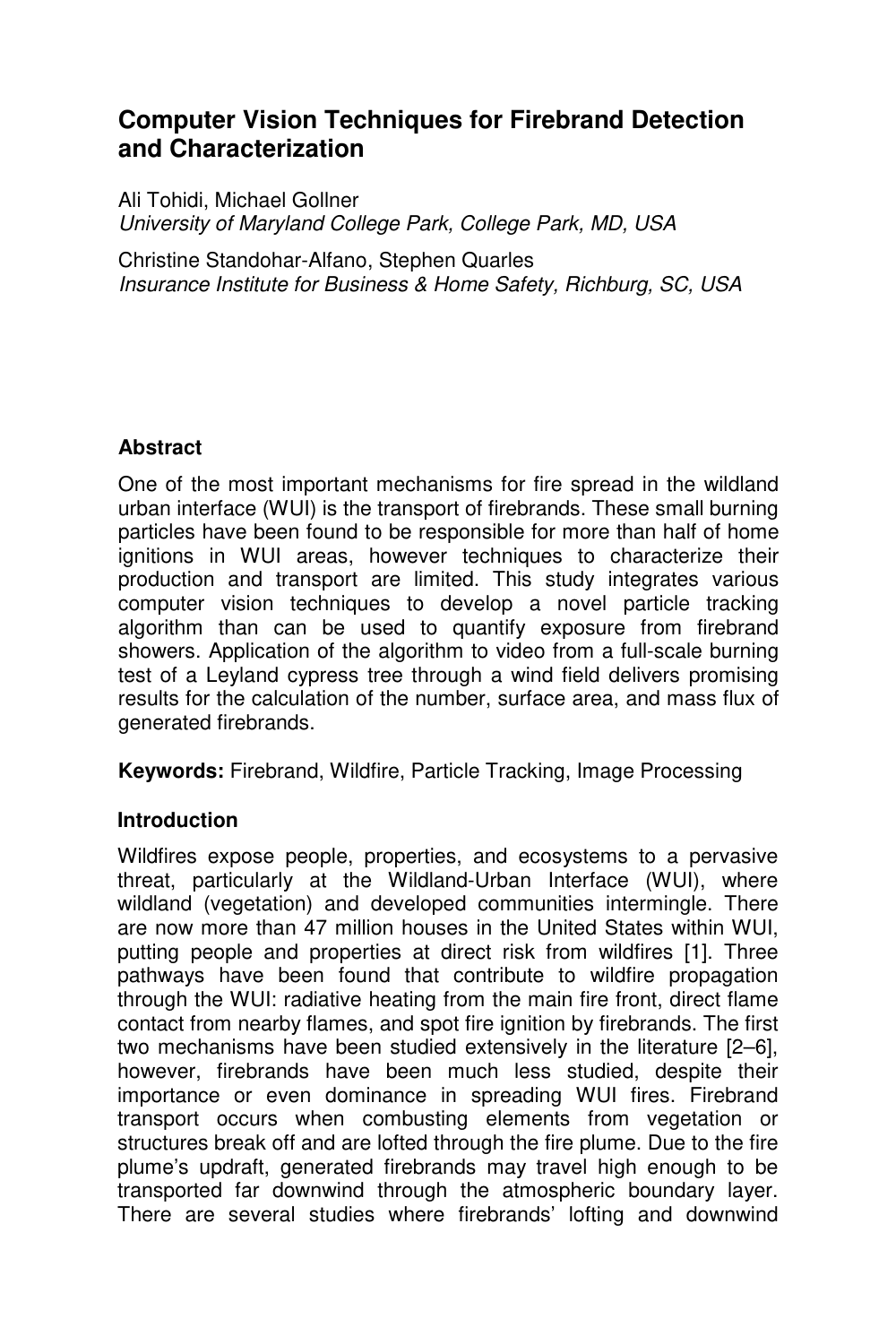transport is investigated [7], however, due to the complexity of firebrand generation and transport, there is very little experimental knowledge of this phenomenon while firebrands are still in flight [1]. Therefore, it is crucial to develop measurement techniques that can quantify exposure from "showers" of multiple firebrands.

Numerous studies have captured firebrand number, mass, and area from both controlled and uncontrolled fires using water collection pans [8,9]. Observation of firebrands during transport, however, is much more limited [10,11]. Recently, Tohidi and Kaye [7] developed a particle tracking algorithm to capture the flight trajectory of non-combusting model firebrands during lofting and downwind transport through the velocity field of a jet in a cross-flow. The experimental results show that, unlike previous studies [5,12–15], lofting and downwind transport cannot be decoupled from one another, and that firebrands' initial conditions, including release angle and height, significantly change the ground distribution and consequently spot fire ignition potential during wildfires. These results highlight the importance of in-flight tracking versus ground measurements.

In this study, a Particle Tracking Velocimetry (PTV) software was developed based on previous work by Tohidi and Kaye [7]. This diagnostic tool used standard optical cameras to deliver a quantified firebrand flux from experiments of burning vegetative fuels under winddriven conditions in terms of number and mass. This data is necessary to quantify a WUI hazard scale, support code development and model validation, and provide insights on the influence of various exposure scenarios.

## **Experimental Setup**

Experiments were conducted in a large scale wind tunnel testing facility at the Insurance Institute for Business & Home Safety (IBHS) Research Center. A 1.5 m tall Leyland cypress tree, Cupressus  $\times$  leylandii, was horizontally oriented parallel to a fluctuating wind with 5.4 m/s average velocity, as shown in Fig. 1, and ignited with a gas-fed star-shaped burner at the base. The horizontal orientation was necessary to provide uniform and repeatable ignition conditions. The burner was removed from the base after complete ignition of the tree. After ignition, the test ran for approximately 5 minutes, at which time the tree had burned down and no firebrands were being generated. The entire process was recorded using a Sony DSC-RX10 II camera from the side view. The captured video is used to track and quantify the firebrand generation process from the tree utilizing a particle tracking algorithm.

#### **Methodology**

The developed algorithm uses commercially available digital (action) cameras. Effective use of such cameras necessitates careful characterization of the imaging sensors. The imaging distortions, due to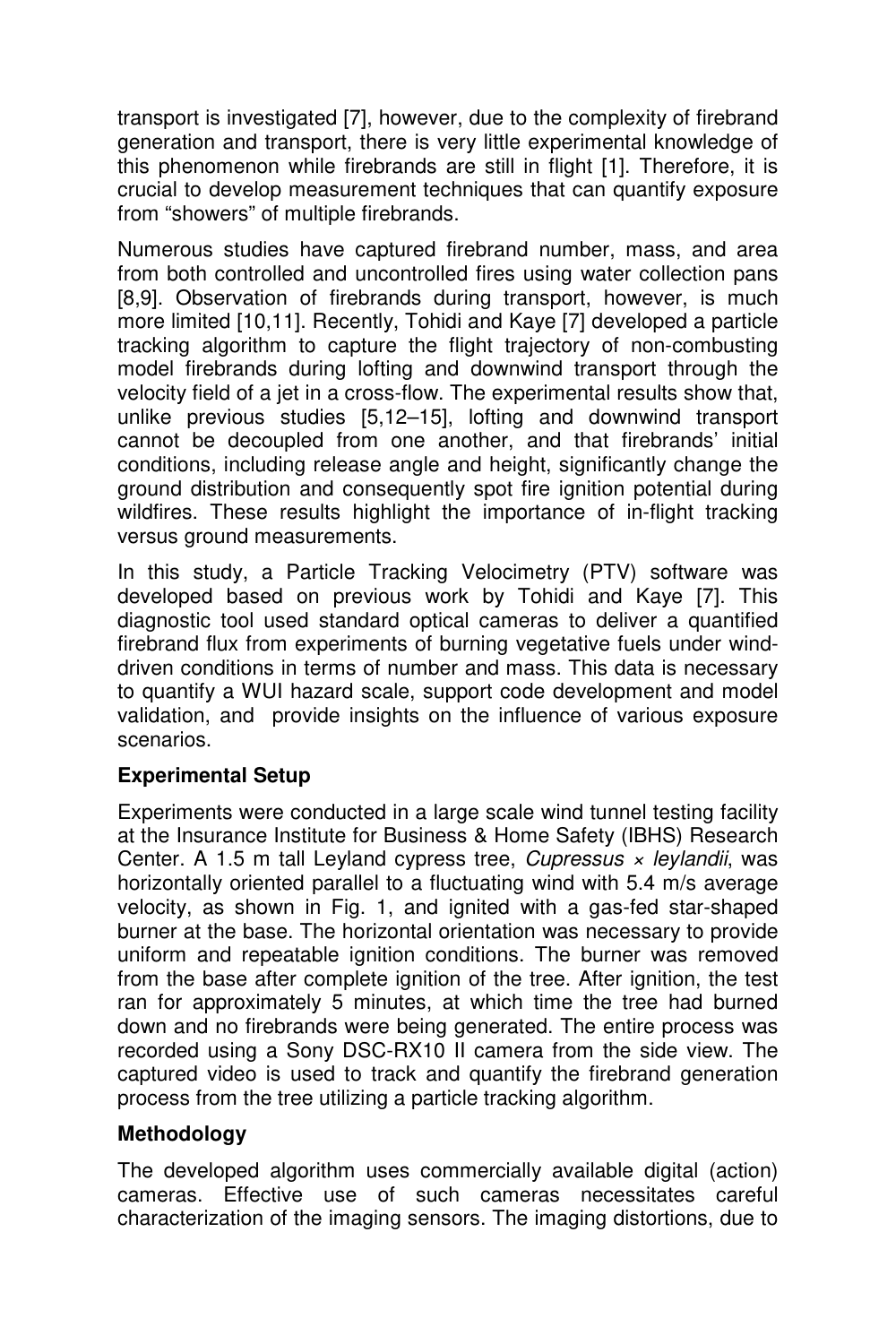a fish-eye effect, are measured and corrected by an Omnidirectional Camera Calibration algorithm; see [16]. The pixel ratio of the image space is characterized using available scale parameters in the image, i.e. white stripes on the background, and the focal point from the tree. Then, the PTV package is utilized to detect and count the generated firebrands.



Fig. 1. (Left) A horizontally oriented tree before burning by a star-type gas burner from the left through the wind tunnel boundary layer, and (right) generated firebrands from the same burning tree.

Accurate estimation of the number and surface area (size) of firebrands will depend on the field of view and distance from the cameras. The utilized commercial camera supports video at resolutions as high as 1920×1080 pixels with three color channels, which corresponds to approximately 0.12 mm resolution within the field of view. Given that previous experimental studies [8] on firebrands produced by natural fuels have found that the smallest dimension of a firebrand was commonly 3-4 mm, the dimensions of firebrands will, generally, be resolved with less than 10% error under these conditions. This error margin was much smaller than the current methods that are being used for measurement and estimation of the number of firebrands [17].

Resolving small moving objects from videos or image pairs is commonly called Particle Tracking Velocimetry (PTV). This technology is well documented in the field of experimental fluid dynamics [18], [19]. The most challenging aspect of particle tracking is the detection of particles through the image space. To this end, a combination of various image segmentation techniques, i.e. flame masking, background subtraction, and field averaging, was used. After separation of the foreground from the background, conventional edge detection methods, such as the Marr-Hilderth method [20] was utilized to identify firebrands (blobs) and make the image ready for thresholding and intensity adjustment procedures. As shown in Fig. 2, a set of mathematical morphology algorithms such as Erosion and Dilation operations [10] was used to recognize the shape of firebrands and calculate their corresponding geometric properties based on the form and number of occupying pixels in the image. This provided the projected surface area of firebrands that was used in conjunction with the available correlation with mass  $(s \sim m^{2/3}, see$  [21]) to calculate the mass flux.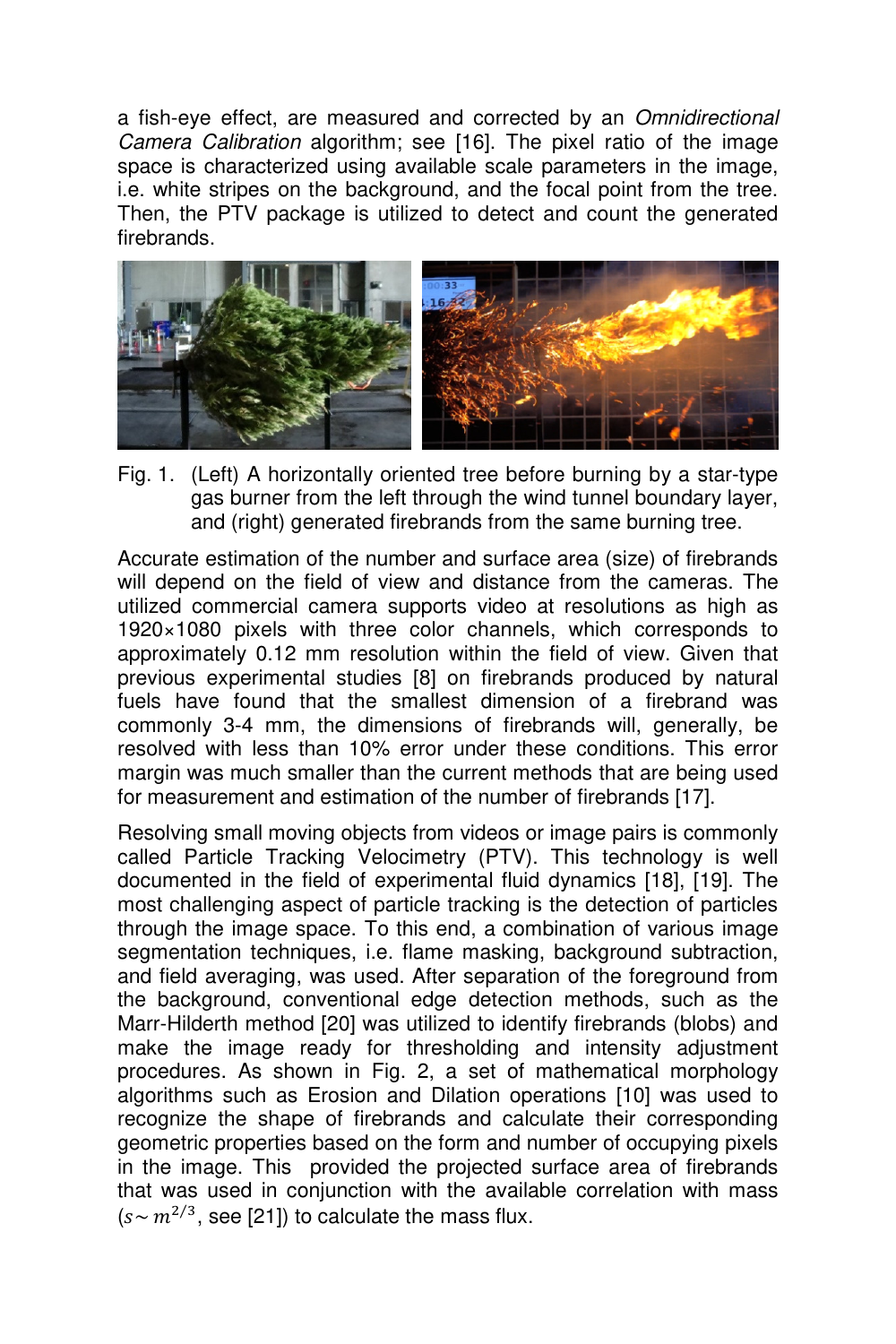

Fig. 2. Implementation of the developed PTV algorithm on recorded videos. The solid black area is the masked burning tree, and the red dots are the resolved (detected) firebrands.

#### **Results and Discussions**

To quantify the detection process, a horizontally oriented band across the test region with a very narrow width (5 mm) was considered as the control volume. This control volume, outlined by red lines, as well as the time-history signature of detected firebrands through the image space are shown in Fig. 3.



Fig. 3. Shown is the time-history signature of the resolved firebrands through the image space. Also, the 5 mm space between the red lines is the designated control volume. The large white area is the masked burning tree and vertical and horizontal stripes are from the background.

The number of firebrands that passed through the control volume was measured through 50 seconds of video. The control volume was also divided into 3 stations along the horizontal direction to quantify the spotting distribution as a function of horizontal distance, which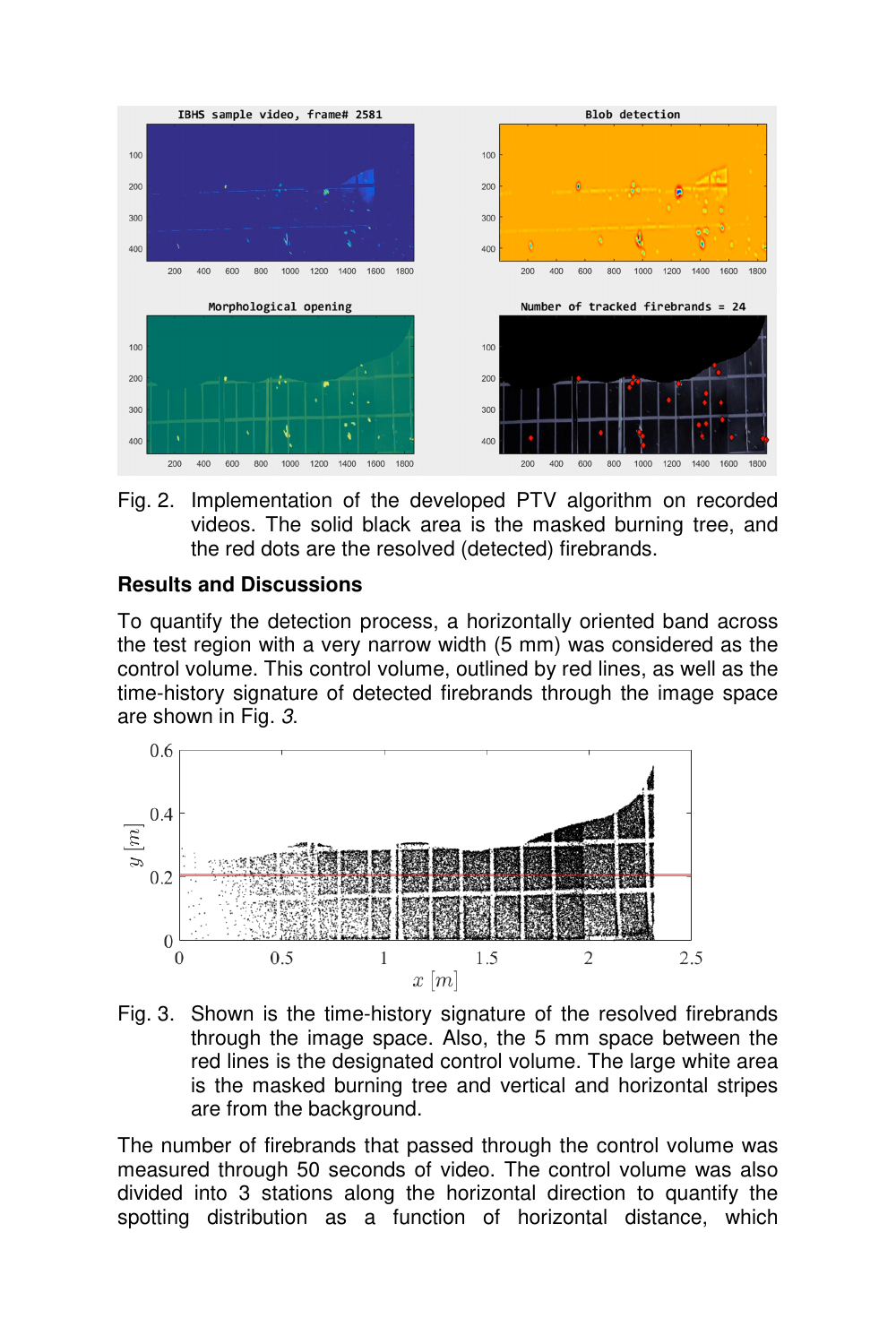corresponded to water collection pans on the floor. Stations 1, 2 and 3 were then between 0-0.83 m, 0.83-1.67 m, and 1.67-2.5 m, respectively, from the origin of image space shown in Fig. 3. Utilizing a counting algorithm, the number of observed firebrands along with their corresponding projected surface area was calculated within the control volume through time. Having these values and using the correlation between mass and surface area of firebrands, namely  $m \sim s^{3/2}$  [21], it is possible to also estimate the number and mass flux, as shown in Fig. 4.



Fig. 4. (Left) frequency of the observed firebrands within the control volume; (Right) estimated mass flux using correlations from [21].

The number of detected firebrands increased drastically once the observation began. After approximately 5 s, a decreasing trend in number flux with sporadic spikes in time was evident. The observed spikes corresponded to the stochastic nature of the firebrand generation process. This was also the case for the estimated mass flux. The larger spikes were due to the release of large parts of the tree seen throughout the burning process. However, the largest estimated mass flux from the entire tree was still slightly less than 7 g/s. Integration of fluxes through time (50 s) leads to the total number of observed firebrands, 638, which was equivalent to an estimated 101 g. The estimated value of the mass was on the order of the obtained experimental mass, that was 166.2 g, which was collected using waterfilled pans within the first 1.56 m downstream. The first order relative error of this case was 39.2 %. A large part of this error was because many of the firebrands traveled through the wind field and landed on the collecting pans before or after passing through the control volume. Hence, the lower estimated mass. In addition, the experimental mass was averaged over 3 repetitions without associated errors calculated between tests.

Further, it is possible to calculate the mass distribution along the horizontal direction within each station. Fig. 5. shows the estimated cumulative mass of firebrands within each designated station. Based on Fig. 5-left, most of the firebrands' mass was captured at the end of the domain, which signified the effect of horizontal wind. Also, the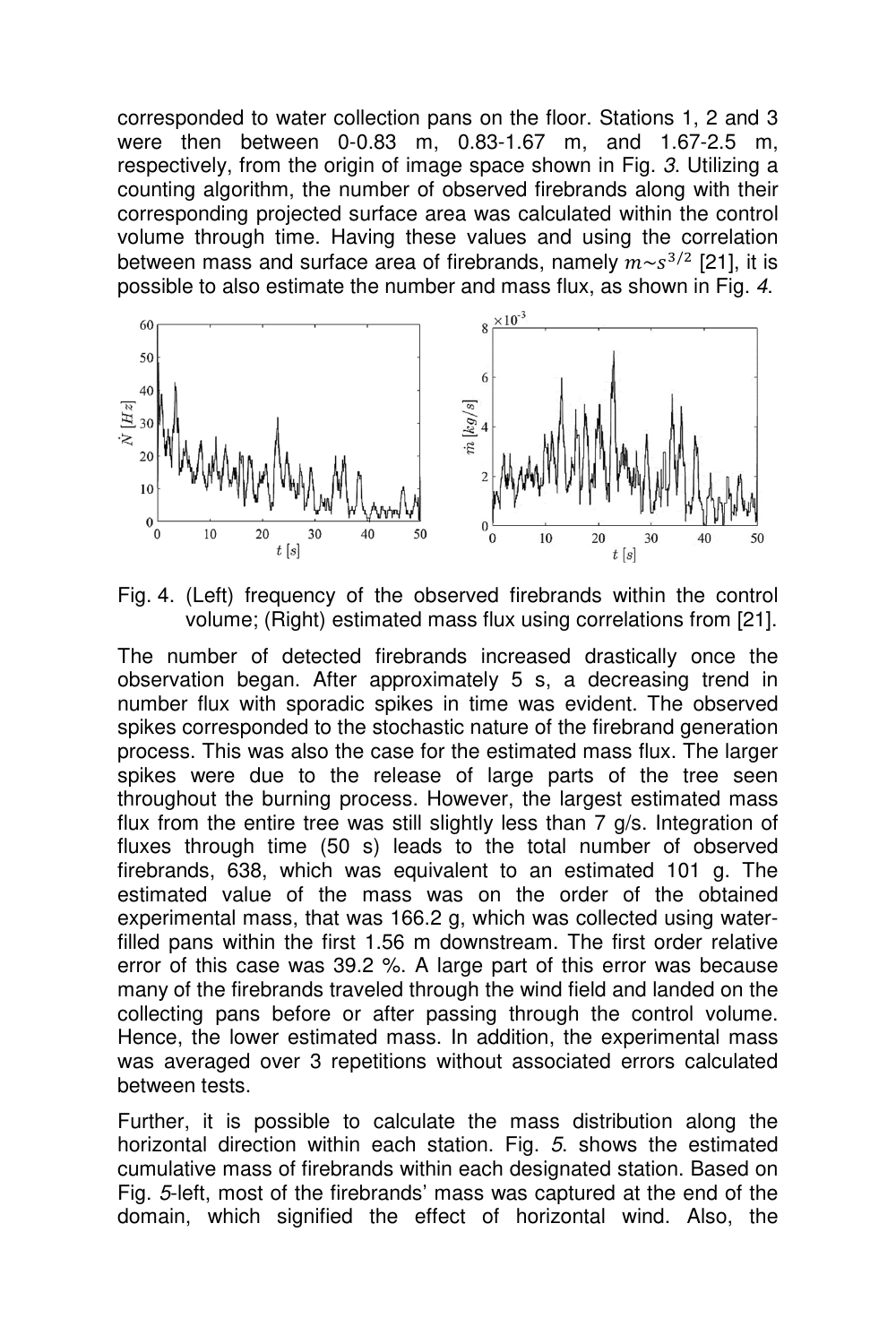probability density function (PDF) distributions, Fig. 5-right, suggested that the probability of collecting firebrands with a mass greater than 6-8 g was higher for stations 2 and 3. The PDFs of station 2 and 3, however were very similar. In this regard, the probability of collecting small firebrands with mass less than 6 g was higher in station 1. This suggested that such firebrands may not be aerodynamically efficient to become lofted through the velocity field. Therefore, most experience a free-fall through their trajectory and do not get lofted far downstream. This observation was consistent with previous studies [6,22] where a minimum loftable size and mass were defined for firebrands.



Fig. 5. Shown are cumulative mass (left) and probability density function (PDF) of the total estimated mass per time, within each station along the control volume (right). Through the control volume along the horizontal direction,  $x_{s0} = 0$  m,  $x_{s1} = 0.83$  m,  $x_{s2} = 1.67 \ m$ , and  $x_{s3} = 2.5 \ m$ .

#### **Conclusions**

A PTV algorithm was developed to investigate stochastic processes of firebrand generation. The algorithm was applied to an experimental case where a Leyland cypress tree was burned in a wind field. While the configuration shown may not be a completely accurate representation of the processes within a full-scale spreading WUI fire, it provided a repeatable configuration to determine the influence of wind and fuel type on the generation of firebrands. Application of the algorithm on captured video of the experiments allowed for calculating the number, surface area, and mass flux of the firebrands. The estimated cumulative mass flux by the PTV algorithm was on the order of the collected experimental mass. Future experiments with a wider field of view and associated errors in measured mass flux will help to validate this technique. The results, however, signify not only the potential of computer vision techniques for use in controlled wildland fire experiments, but also the potential to use these low-cost techniques in the field for quantification of firebrand exposure under relevant fire conditions.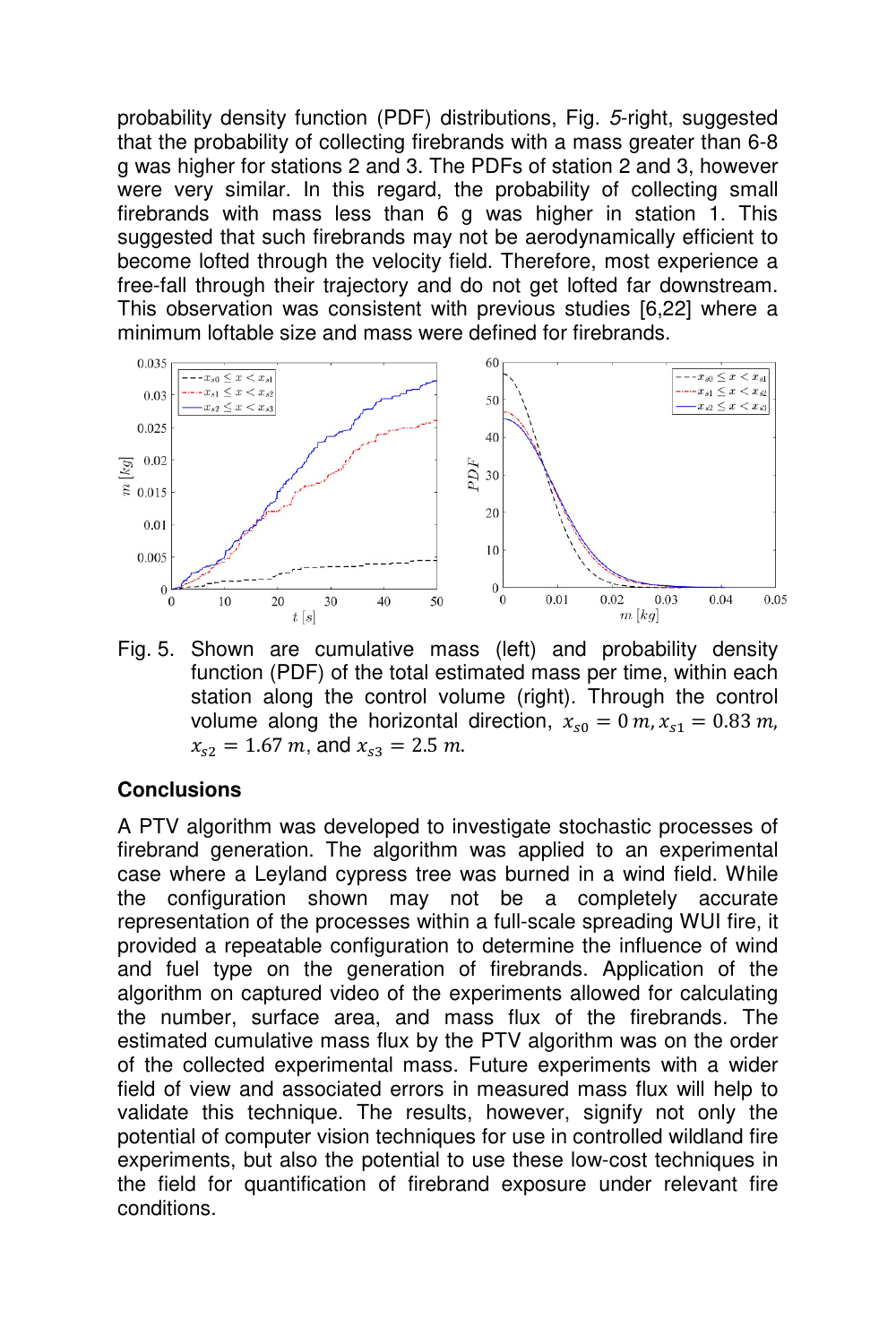### **Acknowledgements**

Experiments were conducted at the IBHS Research Center with support from the USDA Forest Service through cooperative agreement 15-CA-11272167-058 funded through the Joint Fire Science Program award 15-1-04-4.

### **References**

- [1] S.E. Caton, R.S.P. Hakes, D.J. Gorham, A. Zhou, M.J. Gollner, Review of Pathways for Building Fire Spread in the Wildland Urban Interface Part I: Exposure Conditions, Fire Technol. 53 (2017) 429–473. doi:10.1007/s10694-016-0589-z.
- [2] F. Albini, Spot fire distance from burning trees: a predictive model, USDA INT-56.U.S. Intermountain Forest and Range Experiment Station, 1979.
- [3] F.A. Albini, I. Forest, Potential spotting distance from wind-driven surface fires, US Department of Agriculture, Forest Service, Intermountain Forest and Range Experiment Station, 1983.
- [4] C.S. Tarifa, P.P. Del Notario, F.G. Moreno, On the flight paths and lifetimes of burning particles of wood, Symp. Combust. 10 (1965) 1021–1037. doi:10.1016/S0082-0784(65)80244-2.
- [5] S.D. Tse, A.C. Fernandez-Pello, On the flight paths of metal particles and embers generated by power lines in high winds—a potential source of wildland fires, Fire Saf. J. 30 (1998) 333–356.
- [6] E. Koo, P.J. Pagni, D.R. Weise, J.P. Woycheese, Firebrands and spotting ignition in large-scale fires, Int. J. Wildl. Fire. 19 (2010) 818. doi:10.1071/WF07119.
- [7] A. Tohidi, N.B. Kaye, Comprehensive wind tunnel experiments of lofting and downwind transport of non-combusting rod-like model firebrands during firebrand shower scenarios, (2017). doi:10.1016/j.firesaf.2017.04.032.
- [8] S.L. Manzello, A. Maranghides, W.E. Mell, Firebrand generation from burning vegetation, Int. J. Wildl. Fire. 16 (2007).
- [9] S. Suzuki, S.L. Manzello, Y. Hayashi, The size and mass distribution of firebrands collected from ignited building components exposed to wind, Proc. Combust. Inst. (2012).
- [10] A. Filkov, S. Prohanov, E. Mueller, D. Kasymov, M. El Houssami, J. Thomas, et al., Investigation of firebrand production during prescribed fires conducted in a pine forest, Proc. Combust. Inst. (2016) 1–11.
- [11] M. El Houssami, E. Mueller, A. Filkov, J.C. Thomas, N. Skowronski, M.R. Gallagher, et al., Experimental procedures characterising firebrand generation in wildland fires, Fire Technol. 52 (2016) 731–751.